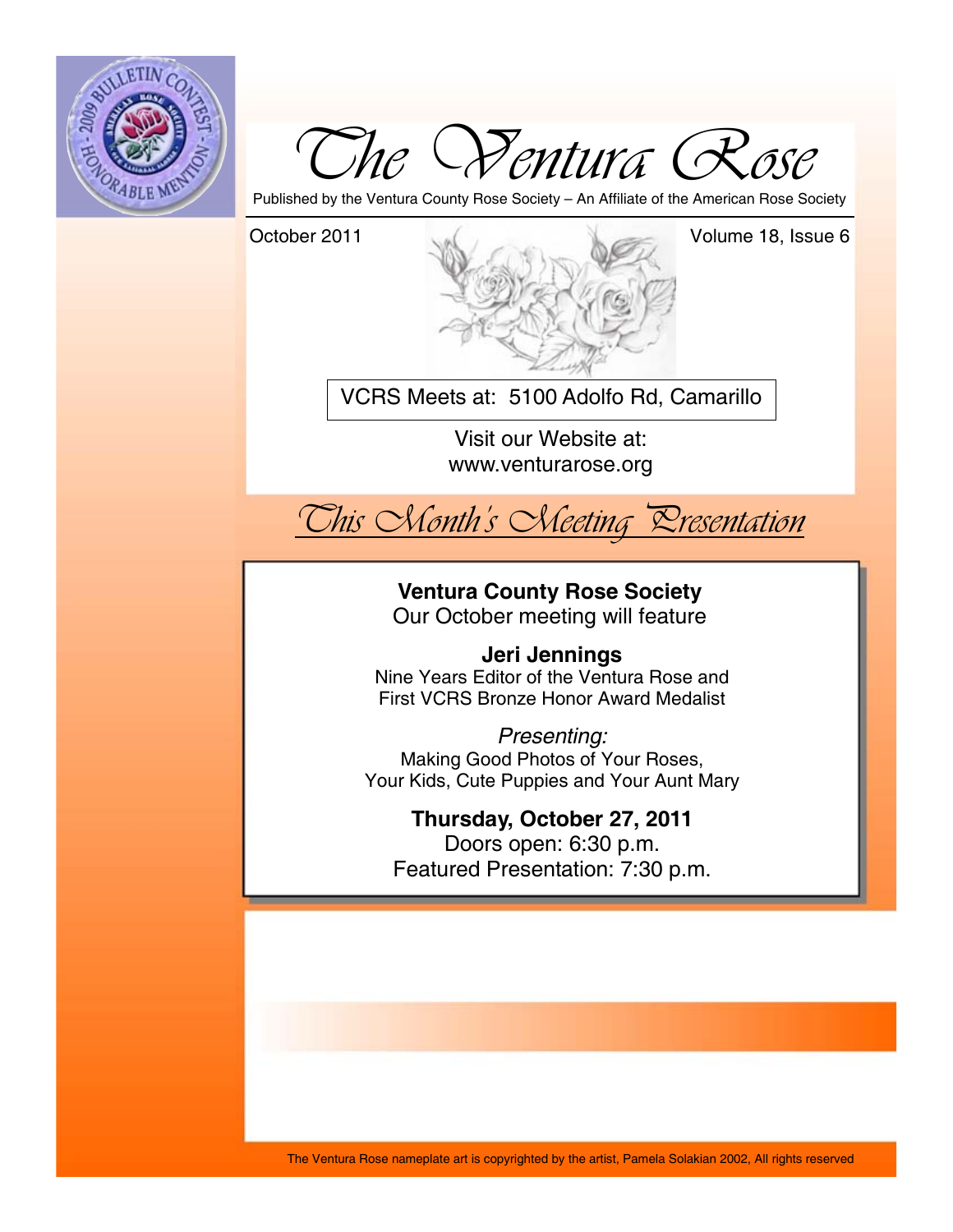

Volume 18, Issue 6 Ventura County Rose Society www.venturarose.org

# *Board Members*

**President:**

Jim Delahanty jjjzdelahanty@earthlink.net 818.458.1510 (texts only)

|                                                     | <b>Vice-President:</b>                                                         | <b>Secretary:</b>                                       | <b>Treasurer:</b>                                  |                                |
|-----------------------------------------------------|--------------------------------------------------------------------------------|---------------------------------------------------------|----------------------------------------------------|--------------------------------|
|                                                     | Jane Delahanty<br>jzdelahanty@sbcglobal.net<br>818.789.4821                    | Roz Thebaud<br>THEBSK82IT@aol.com<br>805.520.1377       | Earl Holst<br>ebholst@adelphia.net<br>818.889.5873 |                                |
|                                                     |                                                                                | <b>Members at Large:</b>                                |                                                    |                                |
| Dr. Ken Kerr<br>$JMB$ lazon@aol.com<br>805.484.4140 | Dawn-Marie Johnson<br>$dawn\text{-}marie03@$<br>dslextreme.com<br>805.523.9003 | Janet Sklar<br>janetsklar@sbcglobal.net<br>818.993.6622 | Nell August<br>anaug@verizon.net                   | Kathy Ayers<br>khayers@aol.com |

# *Committee Chairs*

|                                                                       | <b>Newsletter Production: Roses in Review Chair:</b>                             | <b>Newsletter Publisher:</b>                                | <b>Webmistress:</b>                                                  | <b>Publicity Chair:</b>                                                   |
|-----------------------------------------------------------------------|----------------------------------------------------------------------------------|-------------------------------------------------------------|----------------------------------------------------------------------|---------------------------------------------------------------------------|
| Paddy Ruzella<br>paddy@cipcug.org<br>805.648.7450                     | Earl Holst<br>ebholst@adelphia.net<br>818.889.5873                               | <b>Patrick Delahanty</b>                                    | Penni Tyler<br>atj.dals@verizon.net                                  | Janet Sklar<br>janetsklar@sbcglobal.net<br>818.993.6622                   |
| <b>Raffle Chair:</b>                                                  | <b>Stagecoach Inn</b><br><b>Rose Garden:</b>                                     | Librarian:                                                  | <b>Little Rose Shows:</b>                                            | <b>Consulting</b><br><b>Rosarians Chair:</b>                              |
| Cindy Mastro<br>cindyzroses@msn.com<br>805-484-0068<br>Jane Delahanty | Kathy Ayers<br>Khayers@aol.com<br><b>Sue Rosecrans</b><br>Rosecranss@verizon.net | <b>Nell August</b><br>anaug@verizon.net                     | Sue Diller<br>805.648.7322<br><b>Bud Jones</b><br>Budjones96@aol.com | Dawn-Marie Johnson<br>dawn-marie $03@$<br>dslextreme.com<br>805.523.9003  |
| <b>Hospitality:</b>                                                   | <b>Audit Chair:</b>                                                              | <b>Membership Chair,</b><br><b>District &amp; National:</b> | <b>Membership Chair,</b><br>Local:                                   | <b>Online Information</b><br><b>Chair:</b>                                |
| Paddy Ruzella<br>paddy@cipcug.org<br>805.648.7450                     | <b>Bud Jones</b><br>budjones96@aol.com                                           | Janet Sklar<br>janetsklar@sbcglobal.net<br>818.993.6622     | <b>Connie Estes</b><br>ladyrose4385@yahoo.com<br>805.525.3834        | Jim Delahanty<br>jjjzdelahanty@earthlink.net<br>818.458.1510 (texts only) |
|                                                                       | Program<br><b>Chairs:</b>                                                        | <b>Garden Tour Chairs:</b>                                  | <b>Sunshine Chair:</b>                                               | <b>Newsletter Editor:</b>                                                 |
| Brenda Freeman<br>Roz Thebaud                                         |                                                                                  |                                                             |                                                                      |                                                                           |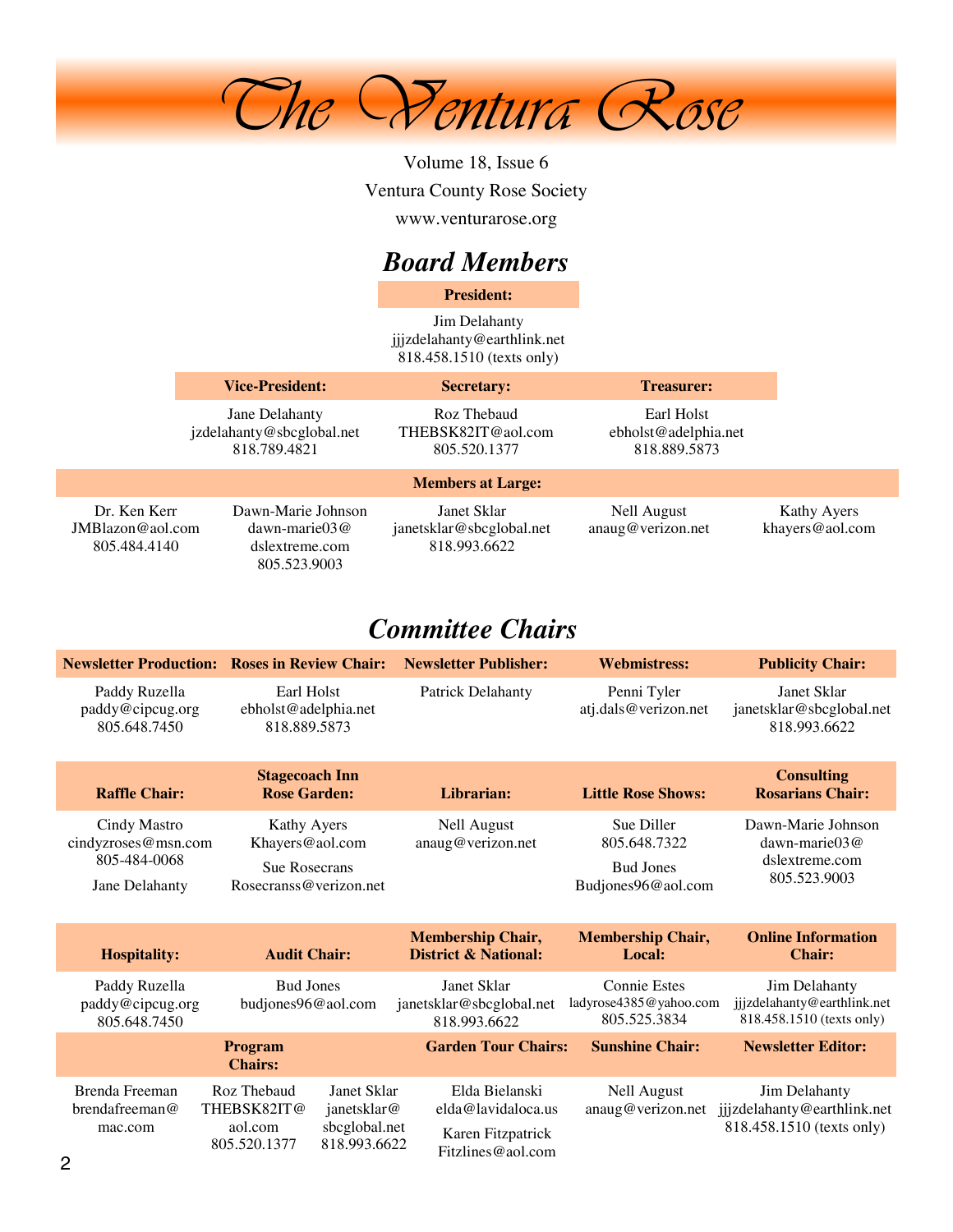

Enjoy an evening of simple tips and techniques to improving your rose photos, no matter what sort of camera you use.

What? You don't take photos of your roses?

Well, then, let us help you make better photos of your surroundings, your home, family, and pets.

Jeri and Clay Jennings' Coastal Ventura Co. garden is mostly made up of Old and Rare Roses. Jeri edits the quarterly Newsletter of the **Gold Coast Heritage Roses Group** and is the immediate past-Editor of the national **Heritage Roses Group "Rose Letter."** Her photographs illustrate the websites:

## **www.goldcoastrose.org and www.theheritagerosesgroup.org**

for the National and local Heritage Roses Groups.

Jeri and her husband, Clay, are members of the Ventura County and the Santa Barbara Rose Societies, the Heritage Roses Group, the local Gold Coast HRG, and the Heritage Rose Foundation. They are past-winners of the *"Outstanding Consulting Rosarian"* award for the Pacific Southwest District.

Jeri's training in Commercial Art and Photography led to a career in advertising. These days, she uses her cameras for photos of roses, landscapes, and action shots of the three long-coated Dalmatians she shares with Clay.

**Jeri Jennings heritageroses@gmail.com 22 Gypsy Lane, Camarillo, CA 92010-1320** 



*Photo credit: Jeri Jennings* 

*2012* **VCRS** *Meeting Line Up* 

**January 26th:**  Pat Shanley: ARS Membership: A good Value

**February 23rd:**  Suzanne Horn: Microminis: Baby Beauties

**March 22nd:**  Baldo Villegas: Integrated Pest Management

**April 26th:**  VCRS Members: Show n Tell

**May 24th:**  Connie Estes: Good Rose Garden Companions

**June 28th:**  Burling Leong: Chip budding and Hearst Castle Tree roses

#### **Summer Hiatus**

**September 27th:**  Dawn-Marie Johnson & Hetty Shurtleff: Rose Arrangements for the Home

**October 25th:**  Dr. Jim Downer: Soil Analysis

**November 14th** To be Arranged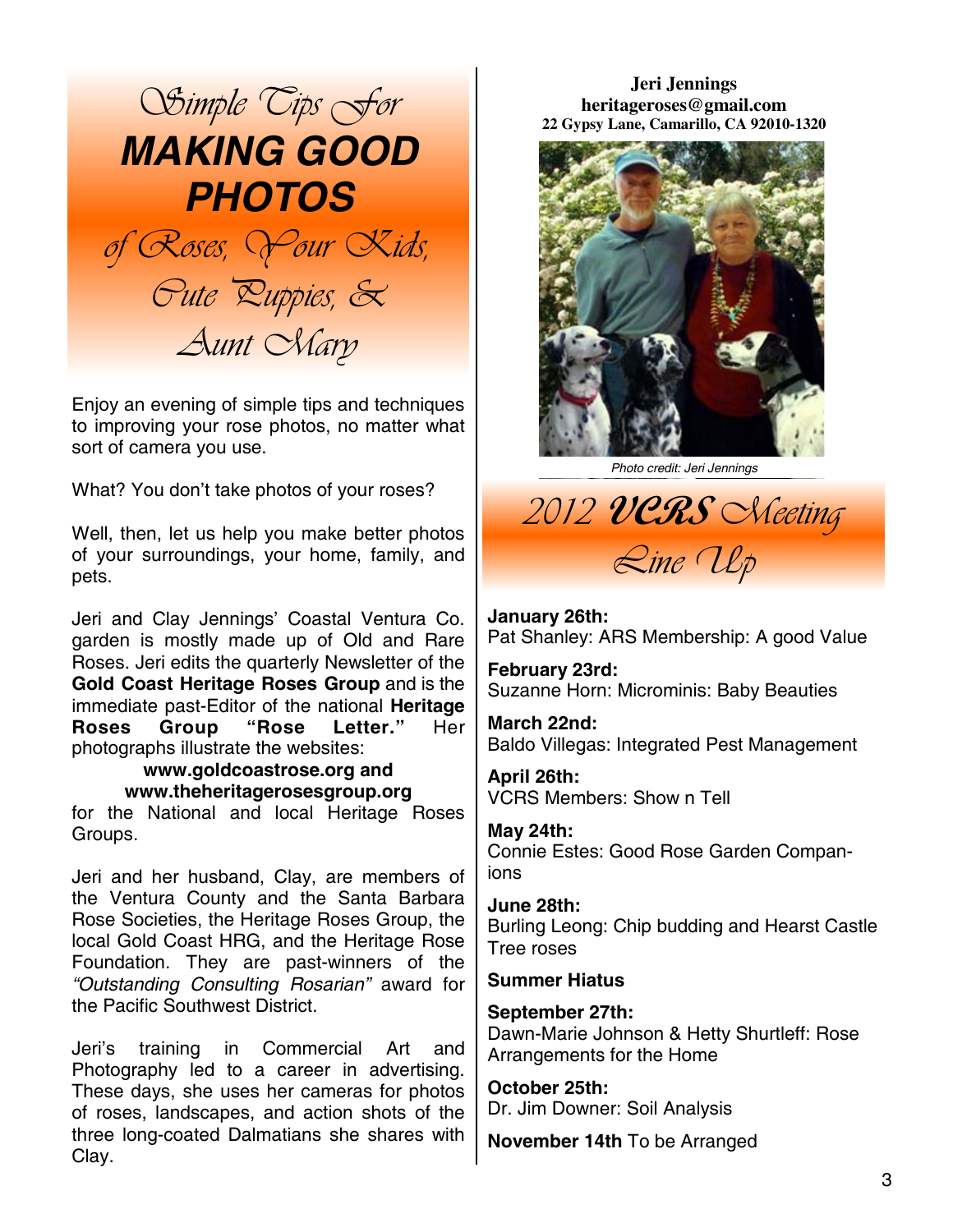# *The September Celebration: An Essay in Pictures*

All pictures courtesy of Ken Osterberg unless otherwise noted



*Elda Bielanski, left, operated the DVD 'The Quest for the Rose.' Dawn-Marie Johnson, right, chaired the entire Celebration and staffed the Arrangements table as well.*



 *Jane Delahanty, right, and Paddy Ruzella headed up the sale of rose and garden objects to ensure that the Celebration financed itself. Between rose artifacts and roses, over a thousand dollars was raised.*

*Hetty Shurtleff conducts one of the Arrangements table sessions. The programs by Hetty and Dawn-Marie Johnson were so well received that they are going to repeat it for a VCRS monthly program in the fall of 2012.*



*Jeri Jennings, left, staffed the Consulting Rosarian table. Here, with Kim Rupert and Hallie Blau, she suggests that chinas, Noisettes, and tea roses grow best in Ventura County.*





*Some of the blooms at the Celebration.*



*VCRS Members and Visitors: Peggy Black, Elda Bielanski, Irene Pashalides, Jeri Jennings, Kay Abbott, Hetty Shurtleff, Barbara Osterberg, Bella Hermsen, Kathryn Turney, Maria Mallas, an unidentified visitor, Janet Sklar, Kathy Ayers, Diane Carter, and Ted Hermsen.*



*Dawn-Marie Johnson arranges 'Heart of Gold' in her session.*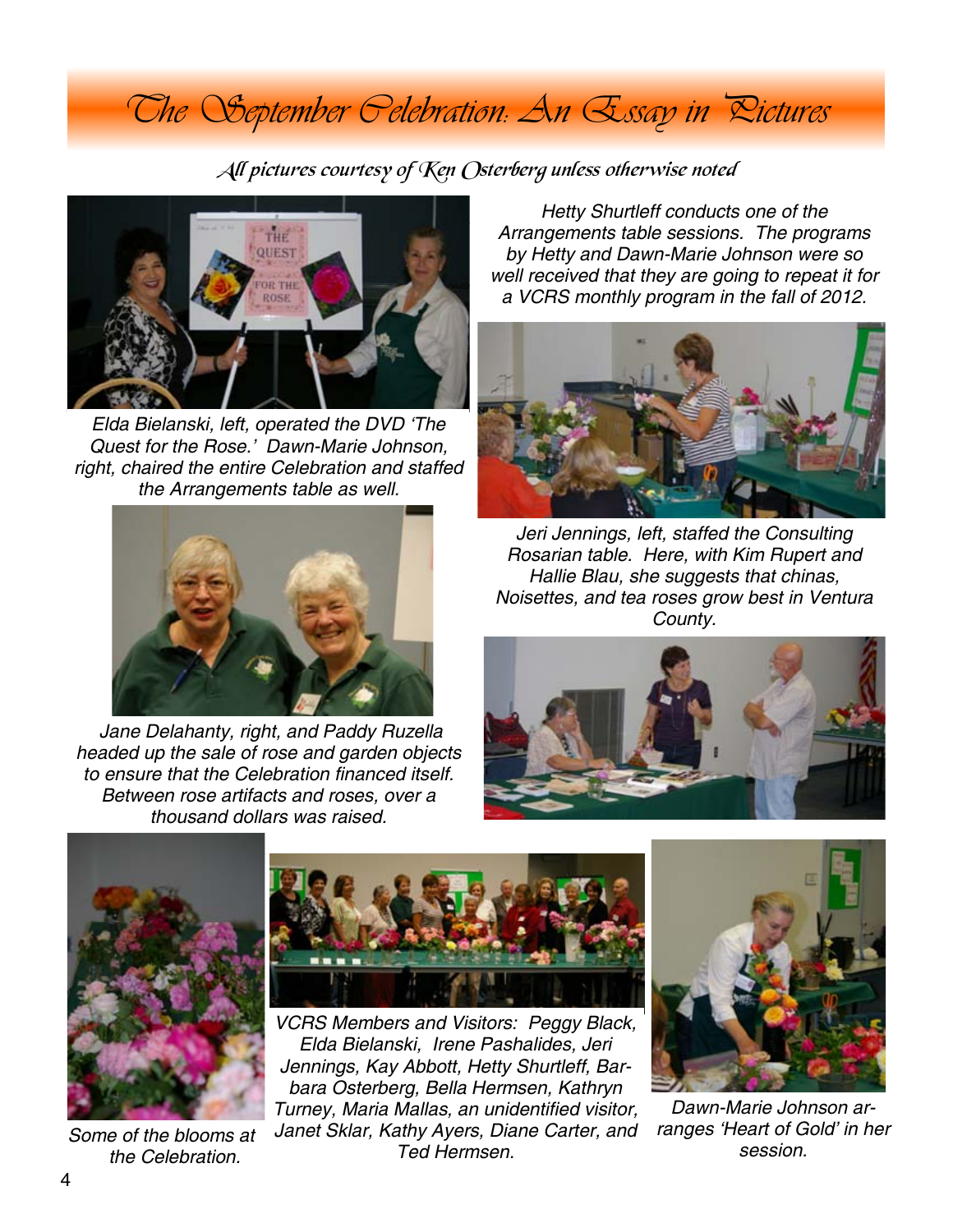

# Jim Delahanty

Sometimes reading through the general literature on roses, particularly that from the last century, you get the idea that growing roses is something of a task for those attracted to the sickly, the exotic, and the helpless. Much of the literature concentrates on the chemical or organic auxiliaries used to combat powdery mildew, blackspot and rust, not to mention the other awfuls including crown gall, botrytis, and anthracnose. Common pests include a range of insects of damaging power from aphids to spider mites to Japanese beetles. And then there are the diseases for which no one seems to know either the name or the remedy; let us call those 'seasonal blight.'

A few years ago, there was a disease that seemed to be circulating in southern California in which rose stems would darken from the ground up and the disease was inevitably fatal. Nothing seemed to reverse the course of that blight once it took hold of a plant. There were recommendations that worked for some people and not for others; one such common household panacea was Listerine. Whether straight or diluted was debated, but the theory was that if mouthwash could kill bacteria in the mouth, it ought to do a jim dandy job of offing bacteria on the plant, in the soil, or just passing by on a summer breeze. Eventually, the blight disappeared, but I still have some Listerine in the garden shed awaiting its reappearance. Understand that I do not know if the mouthwash were effective in fighting the blight; on the other hand, it did allow me to entertain the illusion that I had done 'something' to intervene on behalf of the rose in its war of survival in the botanical arena.

Faced with the unknown like the summers ago blight, there are always remedies of greater or less efficacy passed from one concerned rose grower to another. There are

recommendations to prune the rose down to eight inches or less to encourage the growth of new, younger, lither canes; I cut back 'Ellen Poulsen' to be level with the ground and was rewarded with bright new canes and terrific growth and eventual bloom. On the other hand, that treatment caused 'Unconditional Love' to go tennies up and it whispered 'Assassin!' as it headed off to that great rosebed at the Rainbow Bridge.

Ralph Moore used to recommend burying a



*'Unconditional Love' by Paul Barden Photo Credit: Paul Barden* 

diseased plant or cane in clean wet potting soil or sand for a period of two weeks or so. After that time, carefully removing the soil would reveal a plant or cane restored to health. That never worked for me. With the best will in the world, lesser or greater amounts of time in this state of suspension just delayed what seemed to be inevitable. In an article two years ago in this newsletter Lynette Buchanan-Roth extolled the therapeutic virtues of manure mulch, especially with regard to creating and maintaining a scientifically proven and valid organic remedy for rose diseases. Those of us who garden on a hillside with a 30% grade are a little uneasy at the prospects of runoff onto the patio.

There are, of course, dozens if not hundreds of cures and remedies and preventives available at the local garden centers. Generally, diseases require preventives and pests require elimination. That is, you have to take strong measures to ensure that black spot or mildew or whatever does not take hold in your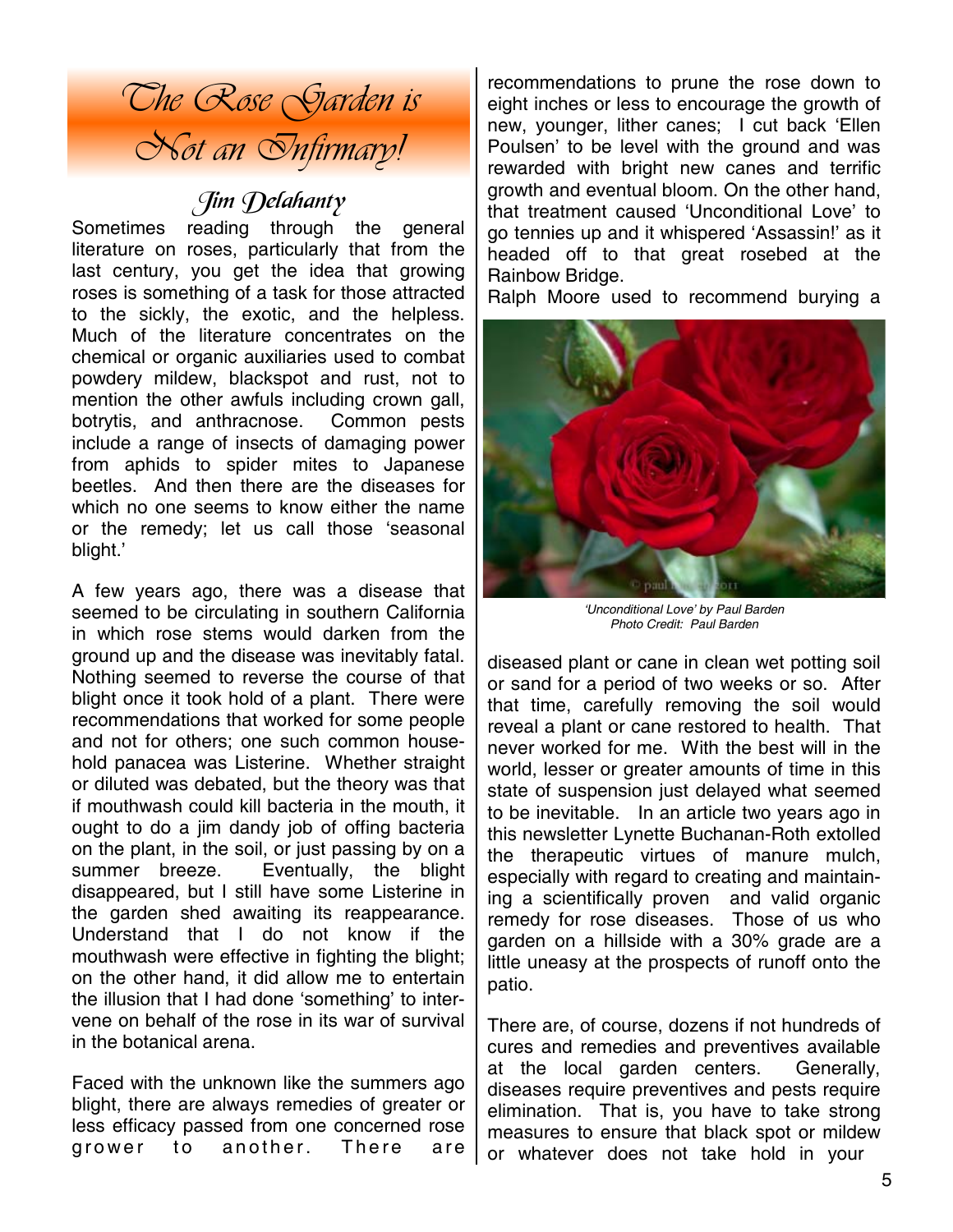garden and the only way to do that is to spray for the diseases proactively. Pests, on the other hand, require a certain amount of mass before you haul out the Flit and don the hazard suit; such remedies have to be respected precisely because they kill at some level of life, albeit below the level generally toxic to human beings. And I think it generally true that if you want to exhibit roses at a high level of success, such remedies cannot be eschewed on any grounds, given the high level of competition in the exhibiting rose world.

A half century ago Roy Hennessey, an iconoclast Oregon plantsman, imagined in an article in the British publication, 'The Rose Annual,' an allegory in which he imagined rose gardeners living in a world without using chemical sprays, instead relying on the natural enemies of pests and diseases to create and maintain a balance of nature in the residential back yard. Given that he was writing in the heyday of the discovery of such products as DDT and other miracle cures for garden woes. his article received very little in the way of comment or even consideration. While he did acknowledge that he was fighting a rising tide of commitment to active intervention in the garden, he did not really face the fact that all gardens are an intervention by man into the ecology of any particular area. Thus, to a certain extent, creating a balance of nature is not in the cards since the activities of the gardener are clearly on one side of that balance. Namely, the gardener intervenes on the side of the rose, not the disease or the pest.

The real question is not whether the rose gardener will intervene and upset the balance of nature, but rather the extent of that intervention and its consequences over the long haul. Just as there is now evidence that genetically engineered plants eventually face naturally modified organisms to cope with the barriers to pests and diseases, similarly remedies for pests have to be rotated in order to postpone the day when the pests or diseases adapt to the modus operandi of the cure.

In his small but terribly useful 'The "Official Guide" for Growing Roses in Southern California,' Jack Christensen offers some very sensible advice in response to plants exceptionally susceptible to one disease or another—like rust, for example. The best remedy for this disease is some other rose NOT so susceptible to that disease. As much as I like and respect 'Playboy,' the rose rusts and mildews something fierce in my Sherman Oaks garden; I removed it and replaced it with 'My Stars,' a descendant of 'Playboy' that does not rust and mildew. Of course, it is not really a replacement, but it is sufficiently likeable that I don't really miss its forebear. Similarly, almost all of the Hybrid Bracteatas rust for me, with the exception of 'Out of the Night.' Thus, 'Out of the Night' is the one Bracteata hybrid I grow. Southern California is hostile to Hybrid Perpetuals (with some rare exceptions) and hospitable to chinas, Noisettes and tea roses. The latter are the roses I grow for the most part.

The gardener is the one who determines whether the rose bed is in service to an infirmary of patients on life support systems. The easiest way to get out of the rose medical supply business is to opt for healthier roses. Every rose society services this notion by issuing lists of plants that do well in the particular locality. VCRS offers its 'Good to Grow— One hundred roses that do well in Ventura County.' It is our contribution to maintaining healthier gardeners as well as healthier gardens.

The bottom line is that you can cut your roses to the ground, bury them in wet sand, spray them with everything from Triforine to Listerine, wait for nature to create a balance of pest and disease in your garden, spread manure until your neighbors complain or wait until the disease expends itself or the plant is dead. You can also intervene by replacing sick roses with healthy ones more adaptable to your microclimate. The rose bed is not an infirmary unless you want it to be.

> *Not to be forwarded or reprinted without the express written consent of the author.*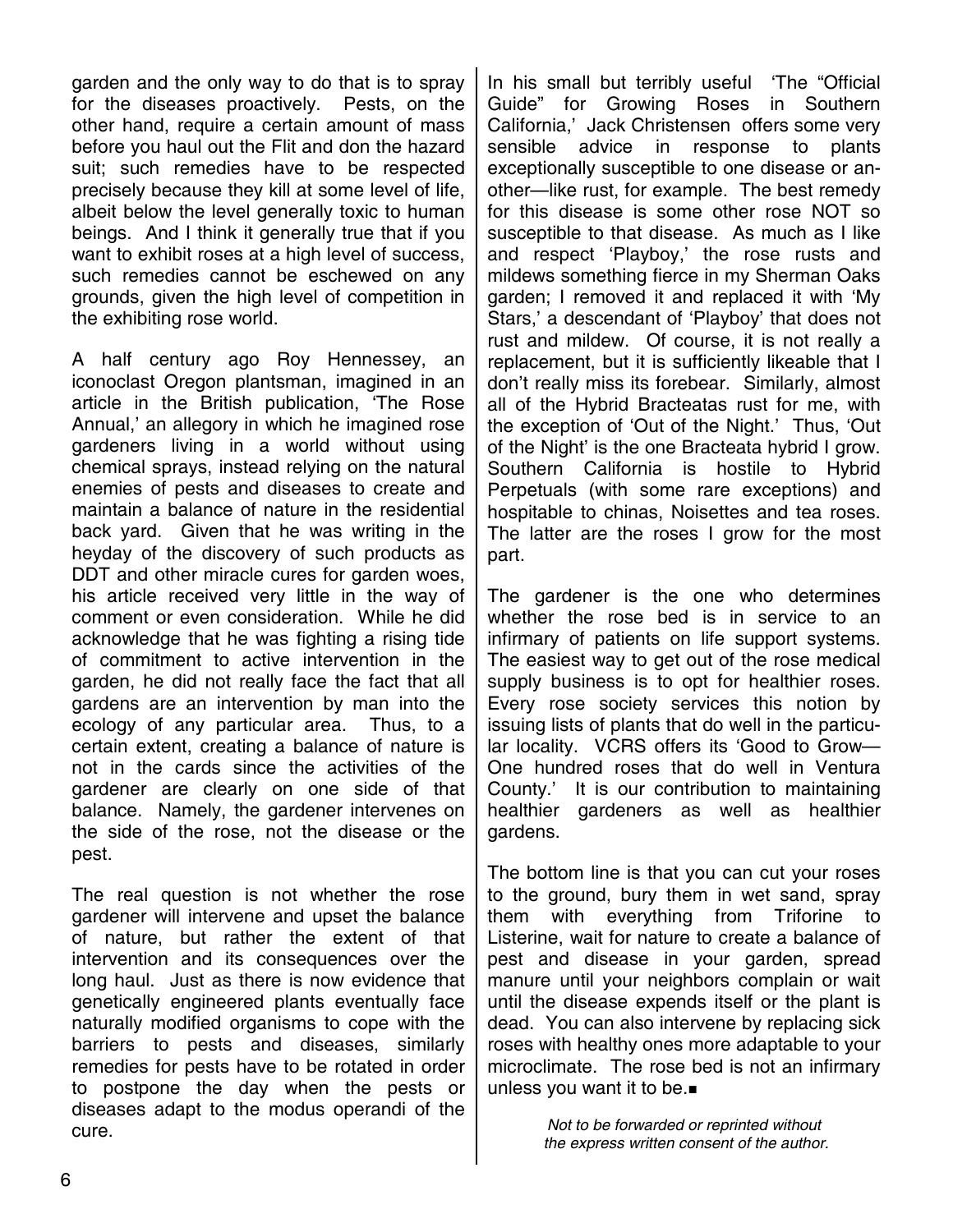

Paddy Ruzella



*Janet Sklar at the Stagecoach Inn Rose Garden Photo credit: Barbara Osterberg* 

The Bronze Honor Medal of the American Rose Society (ARS) is awarded to members of local societies by the local society for Outstanding Service by members. The medal can be awarded only once to a recipient. Presiding presidents are not eligible and the Board of Directors of the local society casts a secret ballot. Nomination forms for the Bronze Honor Medal stress the contributions of the member on a local, district, and national level. The American Rose Society ensures that the nominated member is a member of the ARS in good standing and receives the information from the local society as a formality.

This is the highest award any local rose society can give to one of its members. Only one medal may be presented in any one year by a local society and it is not necessary to give this medal every year. It is reserved for years when there is a truly deserving person in the membership. Nor may the medal be given for a specific task, but emphasis is on the totality and length of service to the society.

This year the Ventura County Rose Society has selected Janet Sklar as the Bronze Honor

Medal recipient. Janet will receive her well-deserved award at the December Installation meeting.

It is said that if you want a job done you should give it to a busy person and Janet Sklar fits the bill. She spent her working days with the Los Angeles County Schools starting as a children's librarian and ending her career in 2000 as a trainer of school librarians and library aides. She is a stickler for detail and when she undertakes a job you can bank on the fact that it will be accomplished to perfection. Retirement for Janet did not mean sitting back and taking things easy, she simply switched paths rather than switching gears. Today she oversees the care of her 95 year old mother, helps her children with their children, maintains two homes (her principal residence in Northridge and she has a get-away condo in Oxnard Shores), takes a private tennis lesson every week in order to keep in shape, plays USTA tennis at the 3.0 level, thinks nothing of walking 5 miles a day on the beach or riding her bike from Oxnard Shores to Hollywood Beach's Channel Islands Harbor and back. She belongs to a monthly Book Club, is a Master Gardener and volunteers on a regular basis on their Ventura hot line. She is active in both the Ventura County Rose Society and the San Fernando Valley Rose Society.

Janet has been the Publicity Chair for VCRS for the past six or seven years. At present she sends out information on our various meetings and events to approximately 30 publications and has a chart detailing the requirements, lead times, and deadlines for these newspapers, local circulars, and magazines. Each publication has its own peculiarities but Janet has them figured out and her efficiency has resulted in regular and helpful publication in most local newspapers and magazines.

Janet is a Consulting Rosarian and fulfills her obligations under that designation both in San Fernando and Ventura. She is a willing and productive participant at VCRS meetings as well as its special events such as our auctions

*(Continued on page 8)*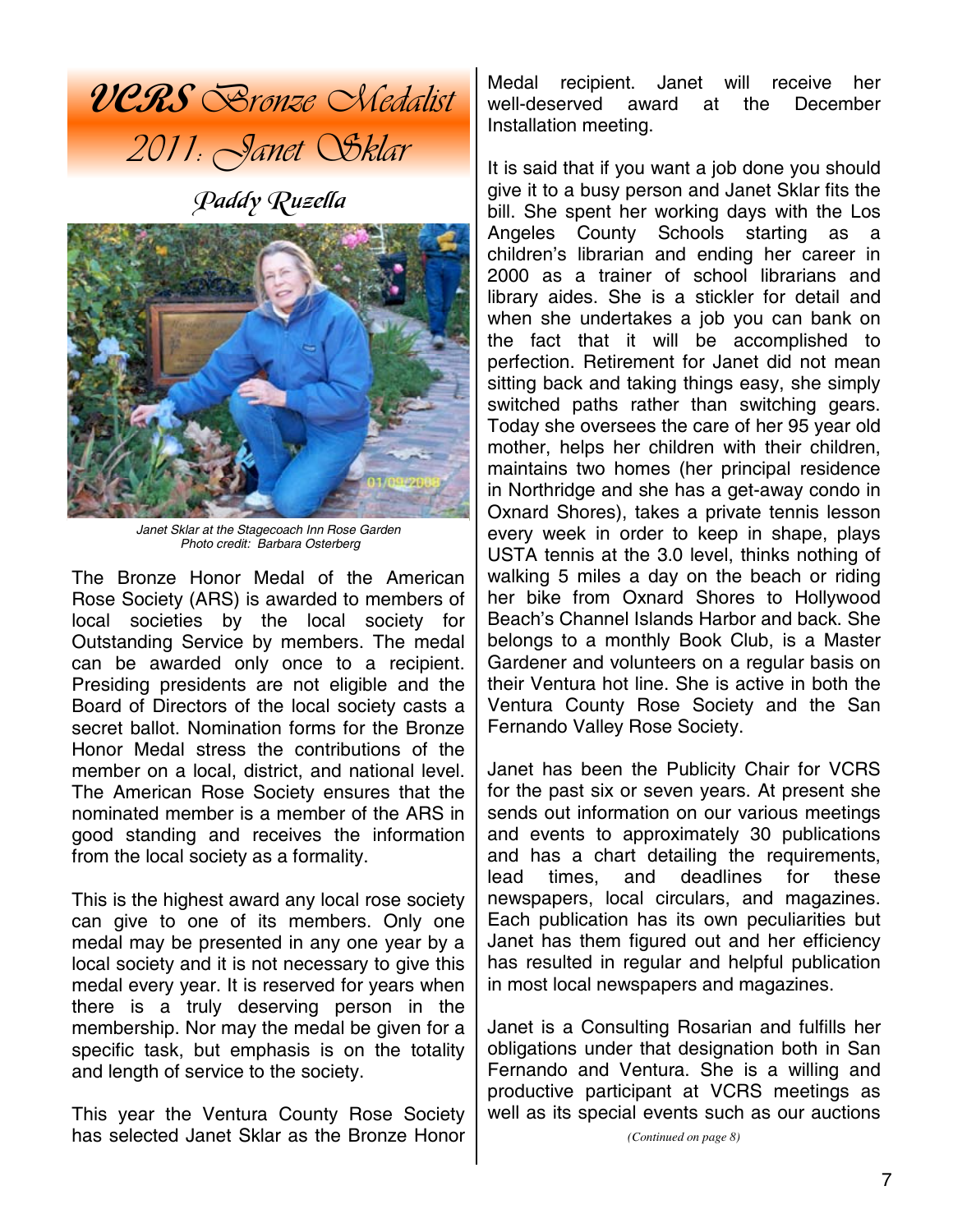and September Celebrations. She has been a board member at large for at least seven years and her input and suggestions often help pinpoint those details that seem to make the VCRS's events so successful. If Janet is asked to take on a task and she feels she can do it, you can be assured it will be performed fully, on time, and with a minimum of fuss.

We congratulate Janet on winning the Bronze Medal for 2011 and feel very fortunate to have her share her considerable experience and enthusiasm with us.



On Wednesday, October 5, approximately an inch and a quarter (or more) of rain obliterated all past rain records for October 5 as well as the records for the entire month stretching back to 1899 for the Southland. Thus the question arises: What kind of weather is expected to characterize the tenth month of this year? The answer is unclear. According to an Associated Press report shortly after the rainstorm, this should be a year in which the Pineapple Express barrels up from the South Pacific to release plenty of warm and unseasonable rain against the hills and foothills of southern California. And yet the forecasts for the next six weeks indicate that each successive week will feature many days in the 90 to 100 degree range. The weather to expect is whatever we get. Collective memory insists that there will be no real rain until the first month of 2012. Unless rain starts in early November.

The ambiguity about the forthcoming rain means that Jeri Jennings in Camarillo continues watering through the winter season unless the rain shows up and proves her pessimism wrong. On the other hand Dawn-Marie Johnson in Moorpark hopes that the early October rain presages a cycle in which a rain one week is followed by gentle sunshine the next week. Paddy Ruzella in Ventura welcomed the rain because it softened the soil making her work removing soil from the crown of her roses easier. She is also rebuilding the watering wells in anticipation of more rain.

Normally, this time of year rosarians are refraining from any fertilization due to the desire to induce or promote dormancy for those roses willing to enter such a phase. The reason most often cited for not fertilizing is to prevent new growth on the rose which would be vulnerable to damage from sudden freezes or cold spells. Since that is not much of a danger in Southern California (except for the two-week freeze of 1990), some rosarians ignore that advice this year. For one thing, the National Convention in Los Angeles meant that more VCRS members were planning to take roses to the rose show and thus fertilizing later. And for those who exhibit regularly, the short fall season commences with the Orange County Rose Show on October 22nd, and culminates in the Santa Clarita Valley Rose Show on November 5th. Dawn-Marie will give her roses a half of cup of 15-15-15- commercial rose food to encourage bloom over the holidays. Several VCRS rosarians, including Bill Donaldson of Oxnard plan to distribute Island Seed & Feed organic mix as a combination of mulch and organic fertilizer. This organic fertilizer takes much longer to decompose and provide plant nutrition so as not to interfere with nature's winter lacunae. But if you do decide to let your plants rest, cease deadheading and let the plant display hips. You may have noticed if you went to Descanso recently that many of the Louis Lens Hybrid Musks developed hips in August and do not participate in the otherwise resplendent October bloom. The appearance of hips acts as a signal to many plants to shut down bloom production because they have fulfilled the teleological purpose of producing seed for future plants.

If there are Santa Ana winds, Dawn-Marie intends to rejoice in the fury which defoliates her roses for her (while upping the watering and watching container plants especially carefully, because the Santa Ana winds are so desiccating that they can dry out a large container in no time flat).

*(Continued on page 9)*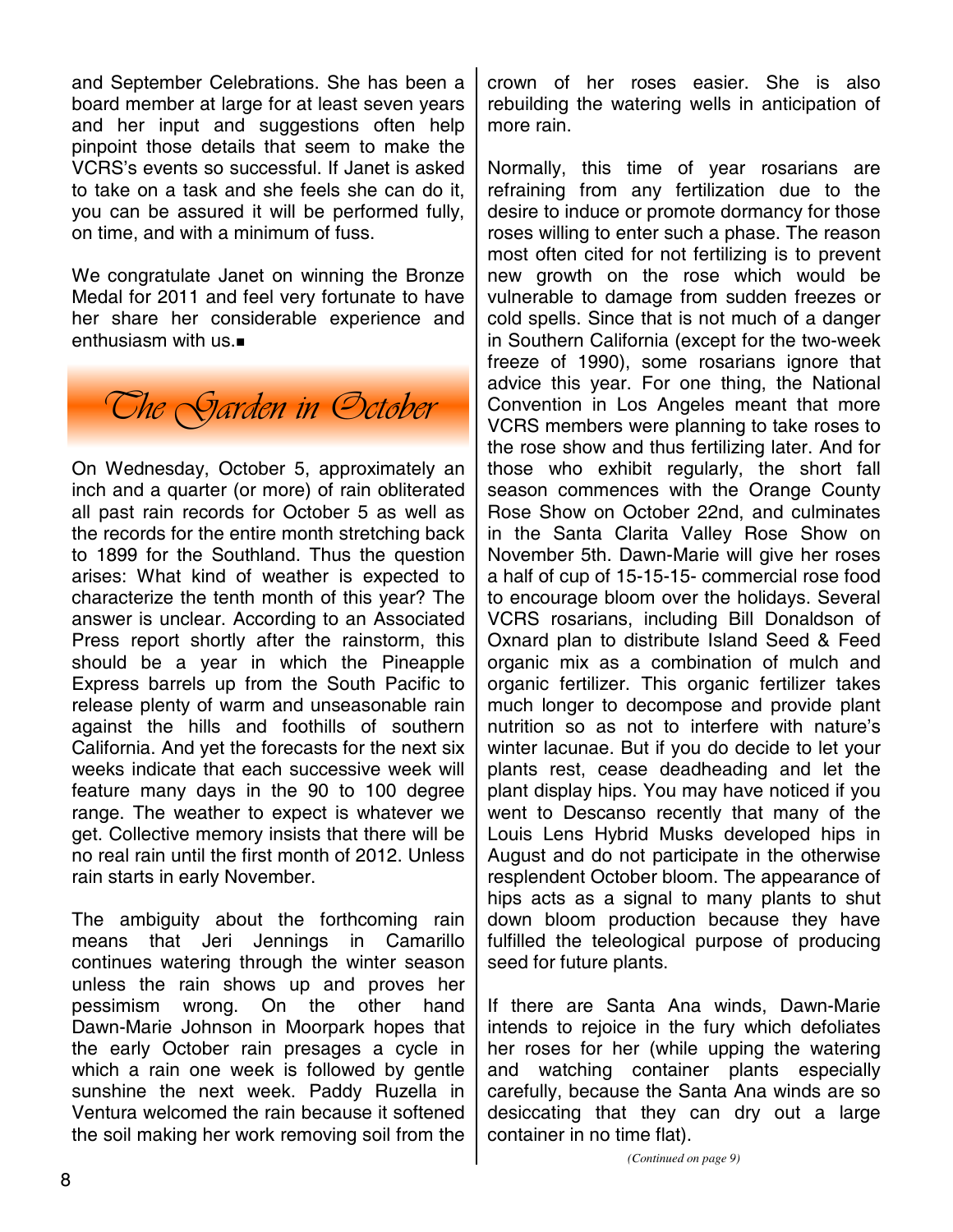

*Girl's Night Out Photo credit: Star Meilland* 

Janet Sklar of Northridge intends to use this time to enjoy the blooms that will be more beautiful than ever due to the combined cooler temperatures and the beneficent rain. Like many other rosarians, she intends to use this period of reduced activity as a time to start planning for pruning. Janet, Paddy, and Dawn-Marie all intend to remove dead canes, blind shoots (those growth spurts that do not result in blooms) and brown bottom foliage. Jim Delahanty of Sherman Oaks plans to service those roses which send up new foliage to replace tired and spent leaves by early defoliation; in particular 'Baronne Edmund de Rothschild' and 'Lavender Pearl' tend to produce their new foliage before releasing the old leaves and thus have to be helped in this process. This is not uncommon to plants with multiflora in their immediate background.

Janet Sklar also intends to use this time to assess her garden. Poorly producing rose bushes or weak specimens are being ousted in favor of newly purchased plants. At the recent September Celebration, Janet bought 'Archduke Charles,' Anne-Marie de Montravel,' 'Iris Webb' and 'Cubana.' She also purchased two roses from San Fernando Valley Rose Society: 'The Endeavor' and 'Girls Night Out.' The latter rose is being touted by exhibitors as a coming 'banker.' The dusty pink petals with a lilac pink reverse display classic Hybrid tea form on a disease resistant bush that tops out at six feet. It is columnar in growth habit as it only spreads to two or three feet across. The

blooms appear singly with long stems. As a bonus there is a distinct clove fragrance. The rose comes from the Meilland family of roses via Conard-Pyle/Star Roses. Janet notes that these roses will replace some 30 year old roses that have lost their vigor over time.



*'Janet' rose Photo credit: David Austin Roses* 

Janet will also replace a rose named 'Janet' that she hates. Not all rose name coincidences are fortuitous. For every 'Hetty,' 'Lindsay,' or 'Patricia,' there is a 'Janet,' 'Happy Butt,' or 'Ideal' (a canary in a mine for powdery mildew).

Of course, you could also look forward to 'do nothing' December in the rose garden.



## Barbara Osterberg

This month we are going to explore the ways and means of taking photos of flowers. Kenneth and I have been posing with flowers for a long time; some pictures turn out nicely and some do not.

When we began taking photos together, one of the first things that we realized was that your spouse almost always has a different opinion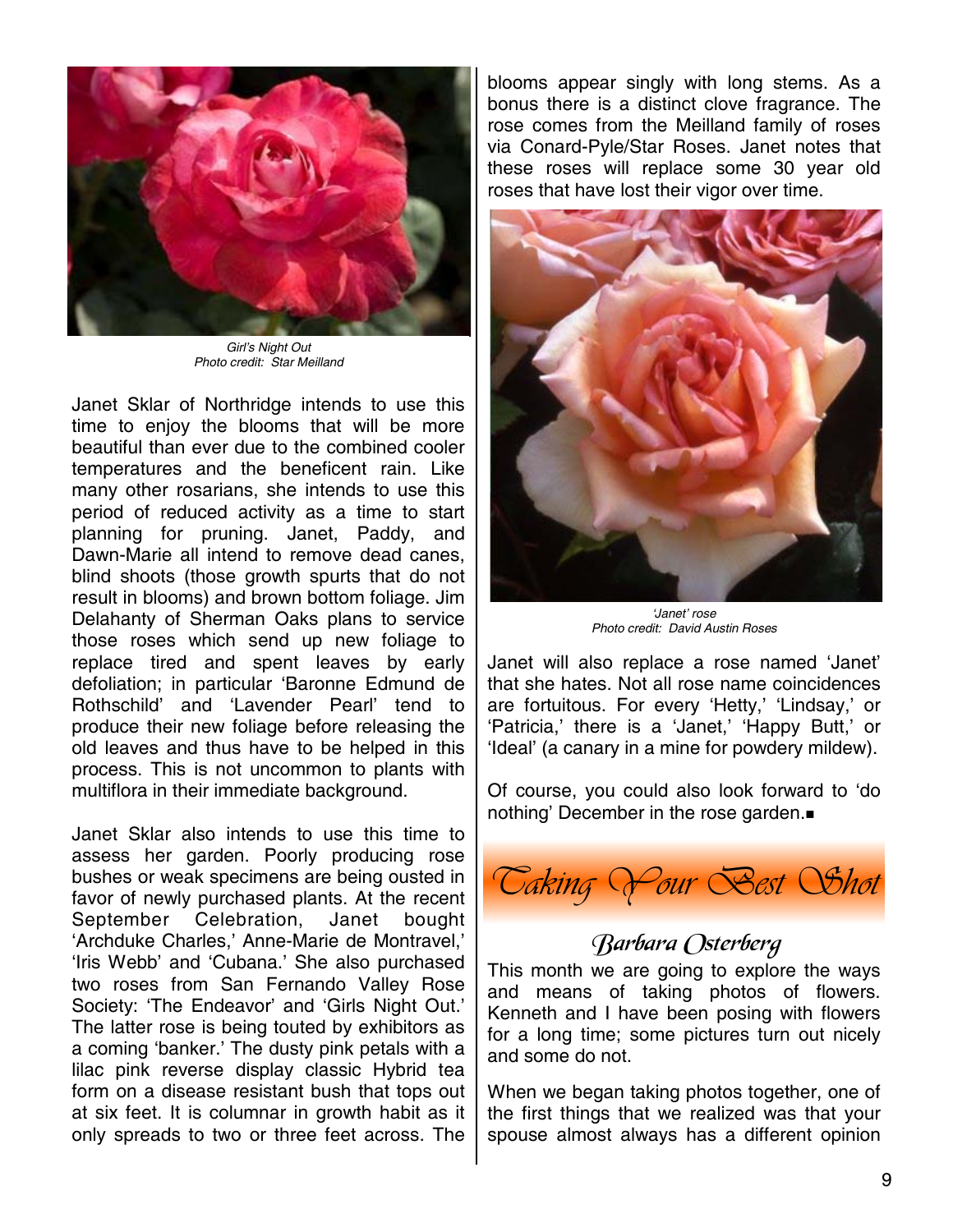and it's wise to be gentle when expressing those opinions when your spouse is taking a picture. Is there ever an agreement on the best time of day for a photo op, or the best sun angle, or the wind direction that will allow the movement of the flower to showcase its best 'side"? We have compromised through the years, and below are a few of the things we learned.

Take a picture early in the day, when the air is clear and clean and the sun creates a minimum amount of shadow. The early morning isn't quite so breezy which allows the photographer to take a focused picture. The flower remains still, the focus is pure and the background can be foreshortened or not, whichever is most desirable. In other words, make the decision that of the photographers, rather than the weather.

There are times when it is necessary to take a picture late in the day. Imagine all the photography rules being broken because the wind is breezy if not outright in gale mode and the shadows creep in at any angle. It helps to have a partner available to hold the stem still, if not the bud, and hold the stem at an angle that catches the light at the right moment. It doesn't hurt to take another picture of the same rose with a visible name tag. I don't know about you, but I cannot identify a rose from its picture, even if it's my own. I must have a name tag. Just take a picture from the same angle and this time include the name tag.

Create a diary for your roses. Use it to identify the roses that you have in your garden, make note of the growth habits and when they actually bloom. There have been several times when I was about to pull a rose out of the ground, thinking it wasn't ever going to bloom only to find that it did an outstanding job in the cooler months. Not knowing that some roses do their best job in the October/ November time frame, I would have lost the beautiful moment of the cooler blooming rose. And I've found that some roses love to bloom in early spring, and an even better in October, but not do as well during the summer.

If you have a lot of roses, don't you find it

difficult to remember what you have and what they look like? Take a picture.

It's nice to use a tripod to take pictures of roses. At least the camera will remain still, if not the rose. Other tools we use are a variety of sticks to prop the roses at necessary angles. Some of those droopy stemmed varieties just don't want to show their best side or faces.

Taking pictures up close and personal can result in the finest photo ever. I believe you can see each petal, flower form and all the minute color changes within the rose. The closer the capture, the better the photo.

Why do we take pictures of the roses in our yard? Well, aren't they a bit like our grandchildren? They start out like little seedlings, and grow up into big husky canes that flourish, just the way we wanted them. Aren't we proud of our roses, just like we're proud of our grandchildren? After all, we have nurtured them, fed them, trained them and when we get tired, we send them home to their parents. In the case of the rose, we donate them to the rose society.



#### **A Black Single Rose**

A single black rose A single black rose to carry the load A single black rose to turn the road A single black rose to touch the soul…. …Natasha Ligons, December 12, 2008

## **Birthdays:**

September 22: Barbara Morse (happy belated!) October 17: Kay Abbott October 30, 1735: John Adams

**Nominations Committee: Dr. Ken Kerr** 

The Nominations Committee membership: The other committee members are Nell August and Paddy Ruzella. The Election Slate for VCRS Officers of 2012 includes:

*(Continued on page 11)*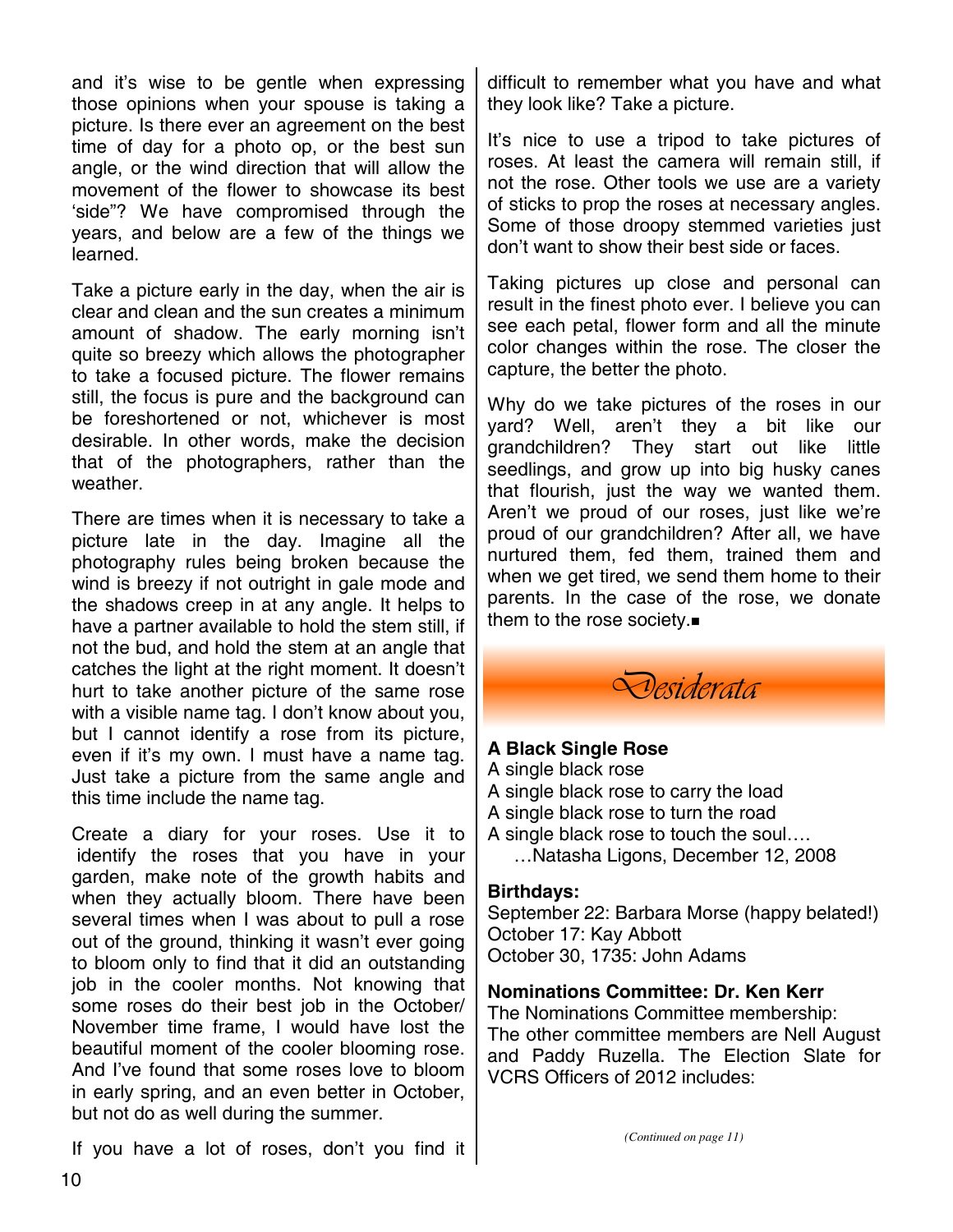Treasurer: Earl Holst Secretary: Roz Thebaud Members at Large: Nell August, Kathy Ayers, Dr. Ken Kerr & Janet Sklar.

No candidates were found for either President or Vice President. Candidates may be nominated from the floor in the November Election.

## **Plant Auction**



The California Association of Nurseries and Garden Centers invites members of the public to its Auction 2011 event at the Northridge Methodist Church, 9650 Reseda Blvd, on October 2 6 , 2 0 1 1 beginning at 6:00 p.m. In addition to plant auctions,

silent auctions and garden products at super low prices, the proceeds will go to scholarships for deserving students. Admission is \$5.00

#### **California Coastal Rose Society Rose Auction:**

The CCRS Rose Auction will take place on Sunday, November  $13<sup>th</sup>$ . There will be a Silent Auction, beginning at 11:00 a.m. until 1:30 p.m. as well as a live auction conducted by John Bagnasco from 1:45 until the end. The CCRS Auction features rare, unusual, and hard to obtain roses for the discriminating rose gardener or collector. There are procedures for bidding online if you are unable to attend the auction in person. Go to: www.ccrsauction. com/schedule.php for details. Given the flux in the rose world, the fact of no auction by the VCRS in 2012, and the closure of so many boutique nurseries, supporting this auction is a no-brainer for those who care about the preservation and diffusion of rare roses.

## **Mission Statement: Jim Delahanty**

The mission statement of the VCRS envisions active participation of the Society in the work of promoting and preserving the culture of roses on both an amateur and professional level. This imperative is why we engage in various activities to promote the rose and rose culture. Over the past decade, we have sponsored a Consulting Rosarian school, a Horticultural Judges school, four rose celebrations and one rose show. We have also sponsored a half dozen or more rose auctions with both financial and educational implications for the society. We have also presented more than a hundred meetings, featuring various rose topics ranging from how to propagate roses to how to groom roses for optimal beauty. And we have maintained the Stagecoach Inn Museum Rose Garden over the last decade and a half.

This last decade coincided with the apogee of the great rose boom that started in the last quarter of the last century and ended with the bankruptcy of the two largest American rose firms, not to mention the disappearance of dozens of small or boutique nurseries. The dedication of the Society to fulfilling its mission will no doubt be dictated by the changing circumstances that swirl around us. But the need to engage proactively in promoting the rose will be ever more pressing as public support for rose gardens and roses diminishes in the face of economic distress and retrenchment and revision of public priorities.

Nevertheless, the need for beauty in the world never diminishes, just the support for it. The need for elevation of the human spirit in places of repose and hope can never be retrenched or reformed out of existence. Thus, the work we do—whether in maintaining a garden, sponsoring a presentation, or exulting in the sheer profusion of bloom and blossom—may not find its way onto an agenda of the most pressing needs of the day. But the need is unending and the recompense incalculable. In the clash of political values and temporary claims to public attention, we represent the enduring values of civilization against the ephemeral cries of the here and now. And we should be proud—very proud—of what we  $\mathsf{do} =$  11